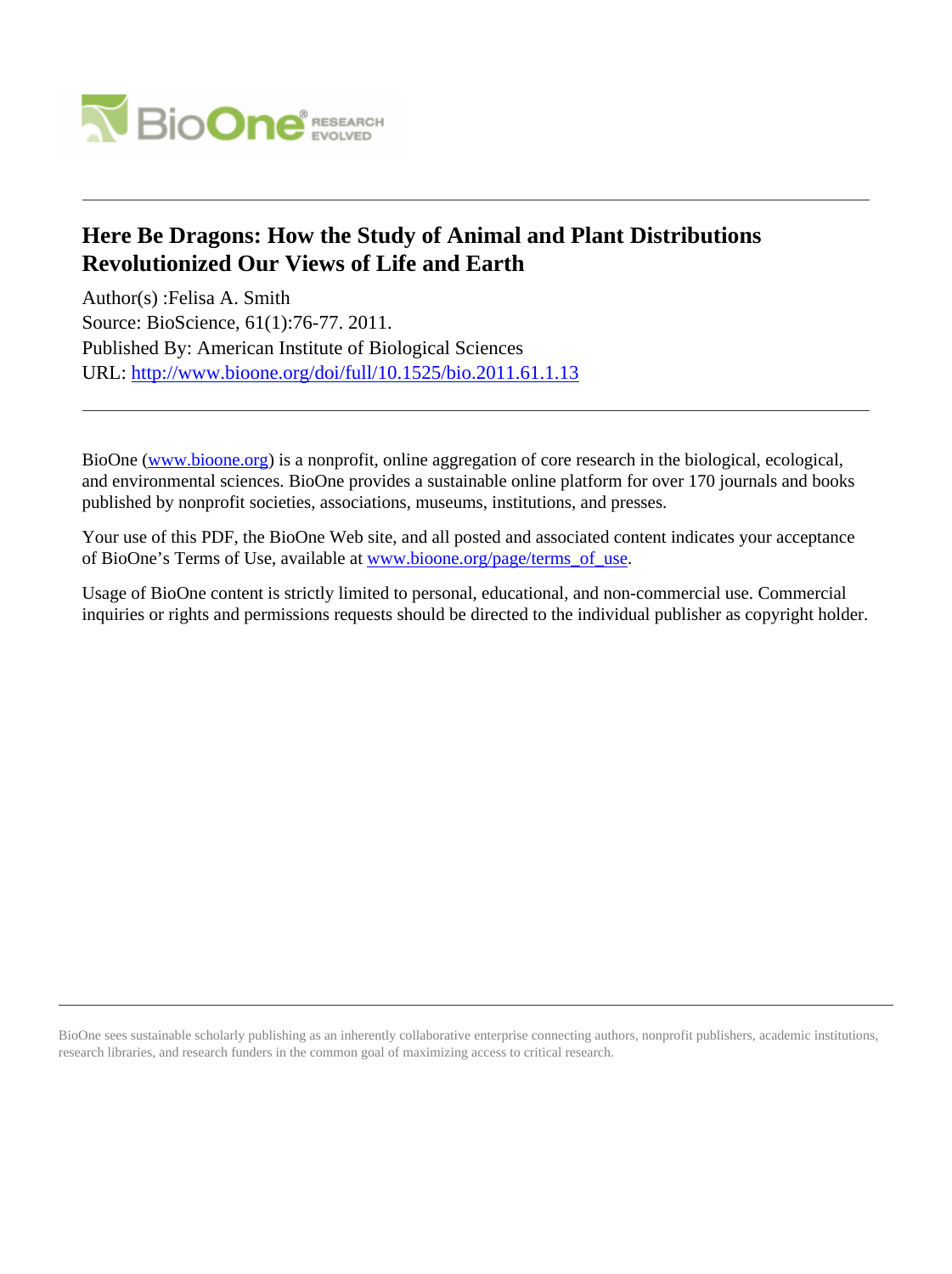## Here Be Biogeographers

**Here Be Dragons: How the Study of Animal and Plant Distributions Revolutionized Our Views of Life and Earth.** Dennis McCarthy. Oxford University Press, New York, 256 pp., illus. \$29.95 (ISBN 9780199542468 cloth).

How could one not want to review a book with a catchy title like *Here Be Dragons*? And fortunately, this volume lives up to its promise. Dennis McCarthy has written an engaging and at times witty book popularizing one of the fastest-growing biological disciplines. Although biogeography has a long and distinguished history predating many other sciences—its roots arguably date to the earliest efforts of humans to understand nature—it is only in the past few decades that it has begun to achieve scientific prominence. In the past, many have perceived its aims to be primarily historical and descriptive. The publication of quantitative works such as *The Theory of Island Biogeography* by Robert H. MacArthur and Edward O. Wilson, coupled with new technologies and the availability of large synthetic data sets, has led to a renaissance for this field. And biogeography's synoptic approach to exploring geographic variation in nature from a number of different perspectives makes it particularly relevant to pressing issues in ecology and conservation biology. As David Quammen writes in *Song of the Dodo,* "Biogeography does more than ask *Which species*? and *Where?* It also asks *Why?* and, what is sometimes even more crucial, *Why not?*"

*Here Be Dragons* begins with the story of two men: the venerable Charles Darwin and the outsider Alfred Russel Wallace, who has been referred to as a prisoner of scientific parentheses because of his underappreciated role in the codiscovery of the theory

doi:10.1525/bio.2011.61.1.13

of evolution. In chapter 1 (Galápagan Epiphany), McCarthy tackles the familiar story of Darwin and the seminal HMS *Beagle* voyage that shook his theological underpinnings. The narrative goes back and forth from Darwin's intellectual problems when confronted with biological implausibilities, such as the markedly disjunct distribution of insular plants and animals, to vignettes about modern studies. Here the narrative is interesting, but not particularly novel.



McCarthy draws parallels between Darwin and Wallace in chapter 2 (The Mesosaurus Problem) when he states, "the path…was eerily similar to that of his more well-known counterpart. Like Darwin, Wallace was a globetrotting naturalist" (p. 23). Of course, Wallace is best known for his studies of the distribution of flora and fauna in the Malay Archipelago, but he traveled widely and made many other seminal contributions. Clearly, McCarthy is referring to the fact that both scientists were highly influenced by their firsthand observations of nature, but frankly I find the differences between them more striking than the similarities. Whereas Darwin came from a wealthy family and took a position as a gentleman companion during his single voyage accompanied by his manservant Covington, Wallace came from humble origins and worked for many years as a commercial collector of specimens. Darwin's ideas were slowly developed and refined over 20 years at his estate in England, whereas Wallace developed his in the steaming jungles of Indonesia as he suffered through numerous bouts of malaria and rotting feet. It is truly remarkable that they converged on many of the same ideas.

Chapter 2 goes on to describe several other key and intriguing figures in biogeographic history, Alfred Wegener and Alexander du Toit; the former developed the idea of continental drift, the latter was one of its most vocal proponents. McCarthy deftly weaves stories about all four men (Darwin, Wallace, Wegener, and du Toit) as he discusses "fractured distributions" and plate tectonics. This discussion is particularly compelling, although a bit romanticized. McCarthy employs sentences such as "Grand and intrepid adventures. Swashbucklers, all," and then goes on to state that the link between "bold natures and biogeographical impulses even continues to this day" (p. 22)*.* As much as I'd like to think of biogeographers as the Indiana Joneses of the science world, I'm personally more likely to be wearing duct-taped Levi's than a fedora. But passages such as this are at the very least interesting to read: "The long-standing tradition of the adventurous biogeographer may offer another clue as to why the subject has produced so many revolutionaries… [Their writings] do not smell of the classroom, they smell of rivers, beaches, swamps and jungles. The risk-takers who wrote them are not the type to be daunted by professors or swayed by conventional wisdom" (p. 22). It would be gratifying to think that modern biogeographers maintain some of this grand spirit of adventure.

From these beginnings, *Here Be Dragons* moves to a discussion of the evolutionary process in chapter 3 (Pygmy Mammoths and Mysterious Islands), the influence of plate tectonics on evolution in chapter 4